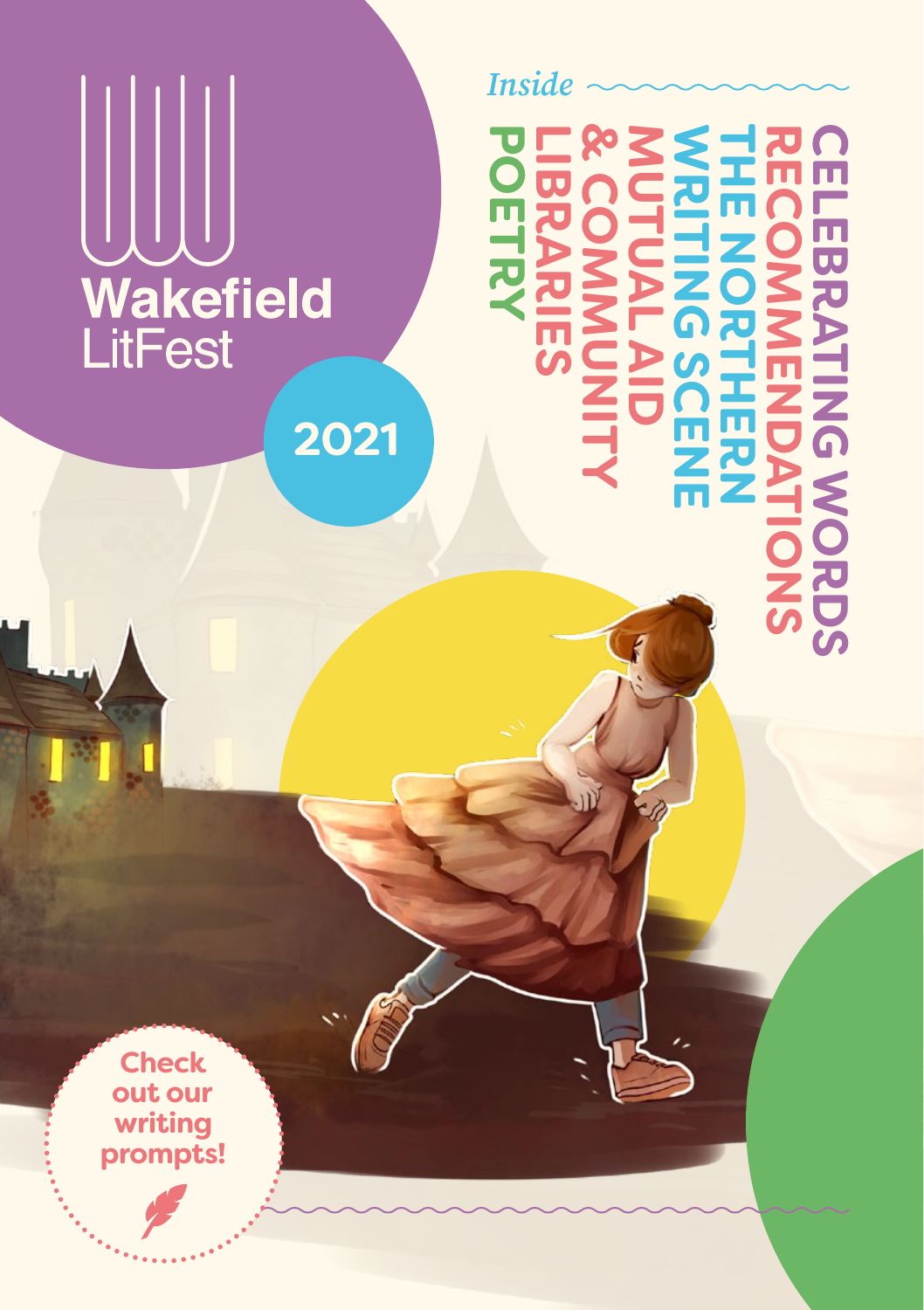## **CELEBRATING WORDS. DEFYING CONVENTION. CREATING COMMUNITY.**

#### *Those six words sit at the centre of our ethos at Wakefield LitFest.*

Before we planned any of the logistics<br>
of our first festival in 2020, we sat down on Zoom and discussed our core goals- what we really wanted to achieve with a youth literature festival in Wakefield. And these six words are what we kept coming back to. This ethos is what drove and inspired us throughout the process to create a great LitFest, and it's what has continued to drive us this year too.

Following the success of last year's festival, we wanted to ensure that our message stayed the same throughout this year too. While we had plenty more opportunities to continue our legacy (hooray for in-person events!) we also

had plenty more challenges to overcome in order to create something that truly spoke to the vision we've had and continue to have.

Words, in every form, lie at the heart of what we do with LitFest. From poetry recommendations on our social media channels to world-building over Zoom and being inspired by history at Pontefract Castle, every event that we run and thing we do aims to celebrate words, in every form. It's important to us that literature isn't just something that lies dormant, studied in high school classrooms and university auditoriums. We want to display, to young people especially, that literature is living, breathing, all around is, and above all, can be really exciting. Words feature in every part of our lives, from books to video games, to television and film, and we think it's important to celebrate that.

It's the wide variety of places where we find words that also, in part, drives the second part of our ethos, that of defying convention. When people think of 'literature,' we're immediately drawn to thinking of Shakespeare, Dickens, and the like. These writers are, of course, important to literature, and certainly are worthy of time and attention. But we want to challenge the assumptions people have about literature, to show people that comedians and screenwriters are just as important and significant to literature as poets and playwrights. Part of what we also want to challenge is the established 'canon' of literature, a body of works largely dominated by wealthy, dead, white, heterosexual, cisgender men. While these writings certainly have their place in the world, we want to question; is this writing an more important and significant than the writings of people of colour, of women, of the working classes, of LGBTQ+ people. At Wakefield LitFest, we truly believe that all writing is important, and thus we want to champion the writing of people who are often overlooked.

Finally, we want to create community. Wakefield, and the North in general, is often overlooked when it comes to arts and culture. But there is a thriving community of writers and artists across the Wakefield district and indeed the North who are passionate about words in every

form. It remains our aim to help foster this community and allow it to grow. As a literature festival made for and by young people, we understand how important a sense of belonging and community is. We hope you're able to find that in what we do with Wakefield LitFest.

This zine serves as a reflection of our ethos. It is a celebration of words, a defiance against convention, and a testament to the community created. We hope this gives you a flavour of the amazing work of writers in the North and the focus of this year's festival, and whets your appetite for next year's, which is sure to be just as brilliant.

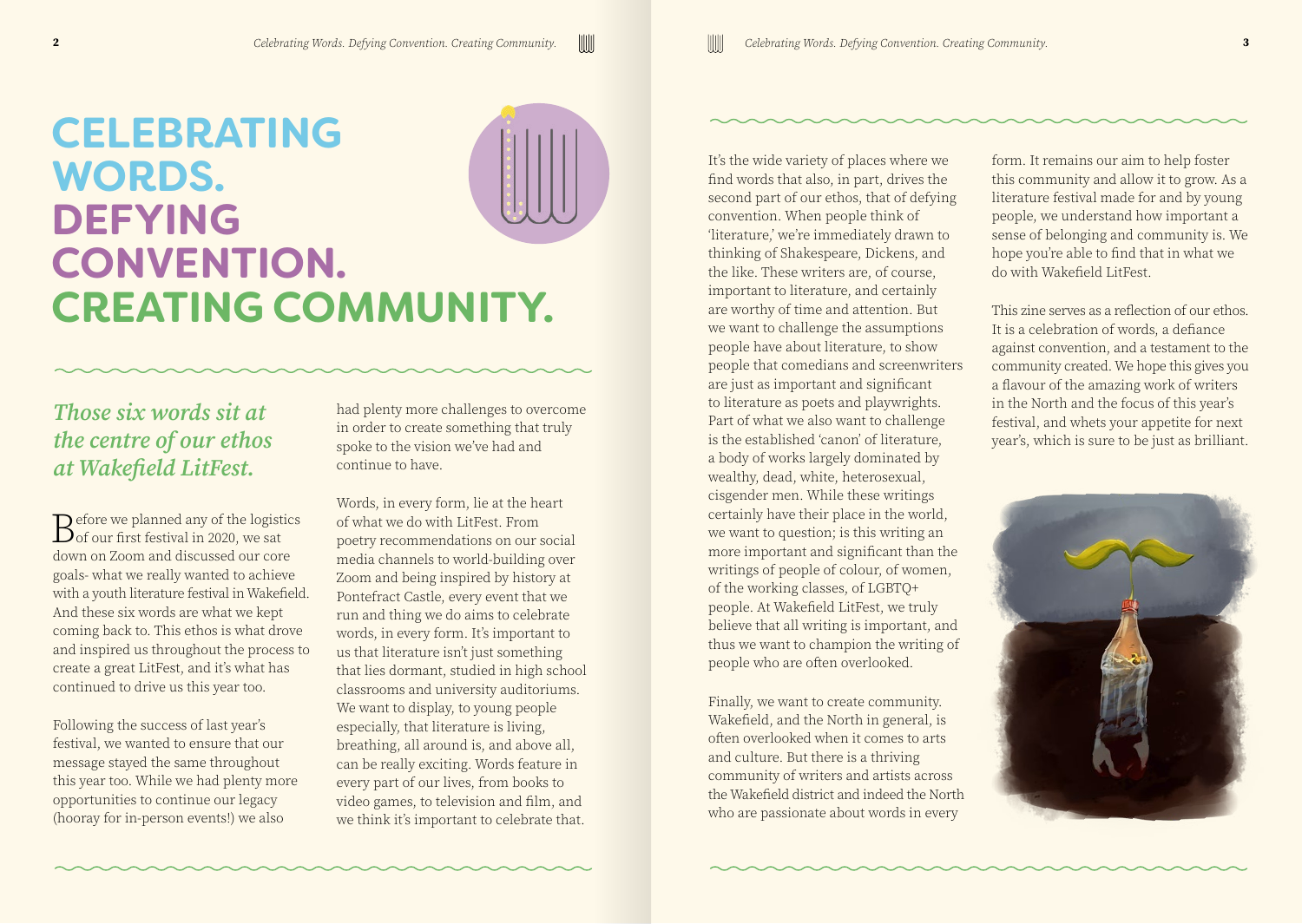## **ODE TO MIDDLETON**

#### *by Aoifke McGuire-France*

we built empires; from the ground-up dotted through whitened windows tooth-pasted mirrors for good luck. blazed through nights. feasted on formals. learnt to be royalty. even if it was

#### make-believe to become accustomed to wine chalices and Latin for grace running through castles even though we're from the estate. nobility became us, playing dress uplaughing in black tiethe boys on white linesthe girls with an Asti fever. I never knew how to pronounce caviar before this nor what duck parfait was now I'm full of pearls with faint Michaelmas memories words take new shapes in my mouth by the girls in their fur for ascot.

this new life- new being- new voice such gloss covering those early September fears. balls gowned, matriculated champagne soaked through my dress.

I'll leave here, one day and return to the wrong side of the tracks with the knowledge of how to live like a king whilst getting poorer. adorned in riches with debt piling on my name. but, my god, wasn't it fun to play pretend?

**Listen to a song and write about whatever it inspires <sup>P</sup>ROMPT#<sup>2</sup>**



## **SUNDAY WITH SIMBA**

#### *by Jay Mitra*

Freshly baked in a patch of sunlight a limbless loaf with a crust-coloured back

and eyes the colour of yolks seasoned with pepper, melts like margarine on the hot black leather.

He makes his bed (the living room settee), and his honey-coloured body lounges drowsily.

Wisps of white hair sugar the air when I comb him, the tufts of soft strands stick to my shirt.

When he purrs beside me, I'm healed of past hurt. His tender paws pad the blanket I pull him onto, gently

kneading an invisible creation into rolls of cotton. Cheek against furry cheek, I lie beside him as he sleeps.

Like the tiny heart beneath his downy chest, the present pulses with hope and rest—

all because of my sweet ginger guest.

**Write a story about two characters with different perspectives of the same event**

**<sup>P</sup>ROMPT#1**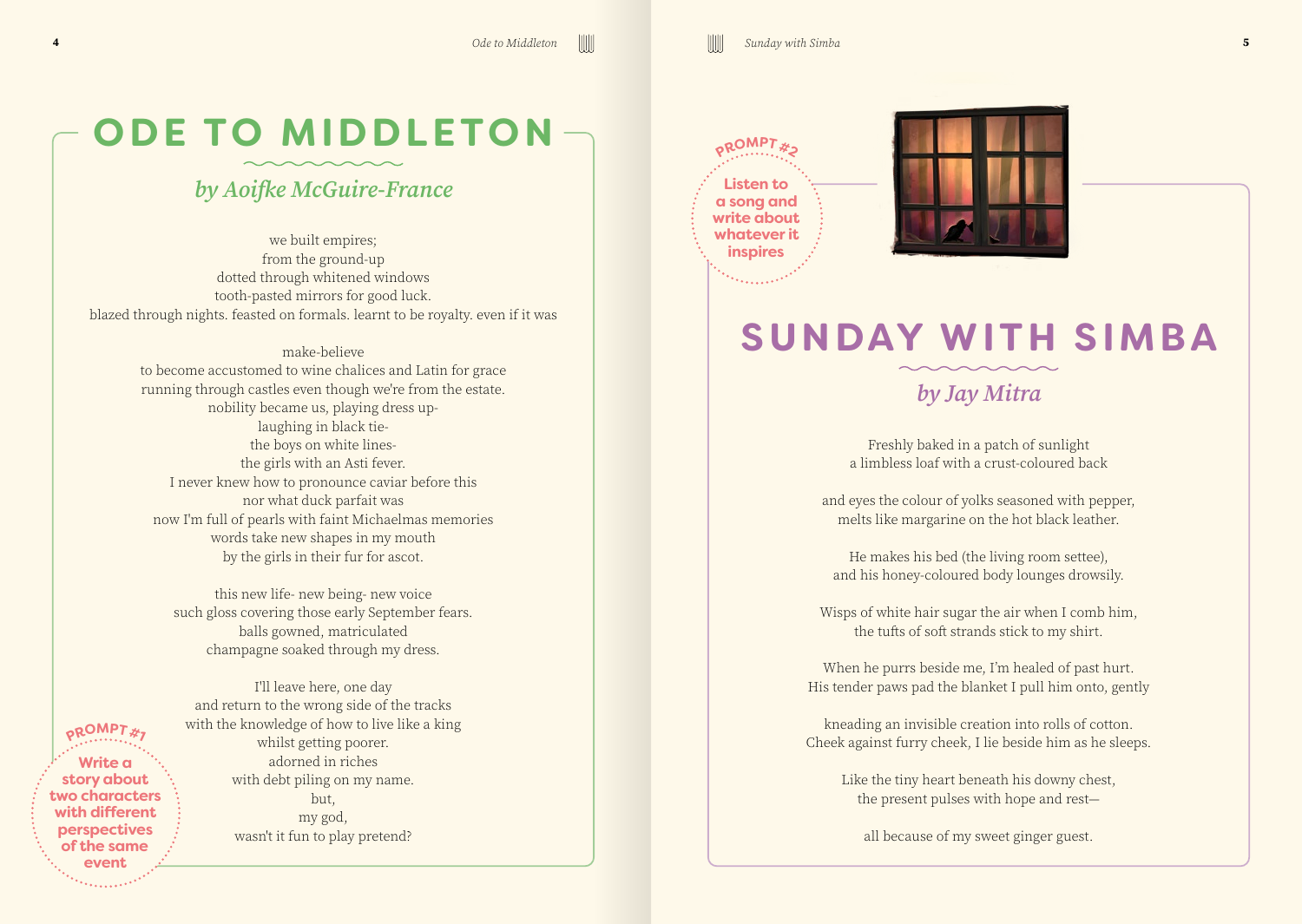## **NIGHTINGALES**

i heard two songbirds through the window last night. notes ringing out through the panes of glass, breaching the vacuum between us. a wistful cacophony flowing over my body, drenching my pores and seeping into my bones. memories of primordial existence rushing back, of a time before we stained the ground with blood and let sooty smears sink into the landscape.

i heard two songbirds through the window last night, like a call to prayer, pan's flutes, a siren, intoxicating me, drawing me to a time where once again songbirds sing and bee/aches bourgeon and out of the ashes of a world laid bare, desolate, decimated, rises humanity like a great tsunami.

and as we crash down upon this ground we call home, we bring not death and destruction, but rebirth, regeneration, a resistance against the throngs that came before, bearing chainsaws and factories and plastic bags. we will come bearing their mistakes and their regret. we will bury them, nurture them, **series of letters between a** 

watch them flourish.

**by Olli Watkins** let the rains fall, wash into the soil, saturate the earth between our toes, rivulets snaking down our backs until our skin is slick to touch but the seeds are nourished. they've started germinating and they will not be halted.

> from the rubble of a world destroyed by corporate greed, we rebuild a world centred on its own merits. we may bear the burden of our ancestors, but we bear too their gifts.

i heard two songbirds through the window last night, singing their lamentations, their funeral dirges, and i grieved for the ruthlessness of man, and the songbirds, of course, but i grieved too, joyously, because i was grieving the end of an era, and marking the dawn of a new one.



**PROMPT#4**

**Write a** 

**<sup>P</sup>ROMPT#<sup>3</sup>**

**superhero and a super villain**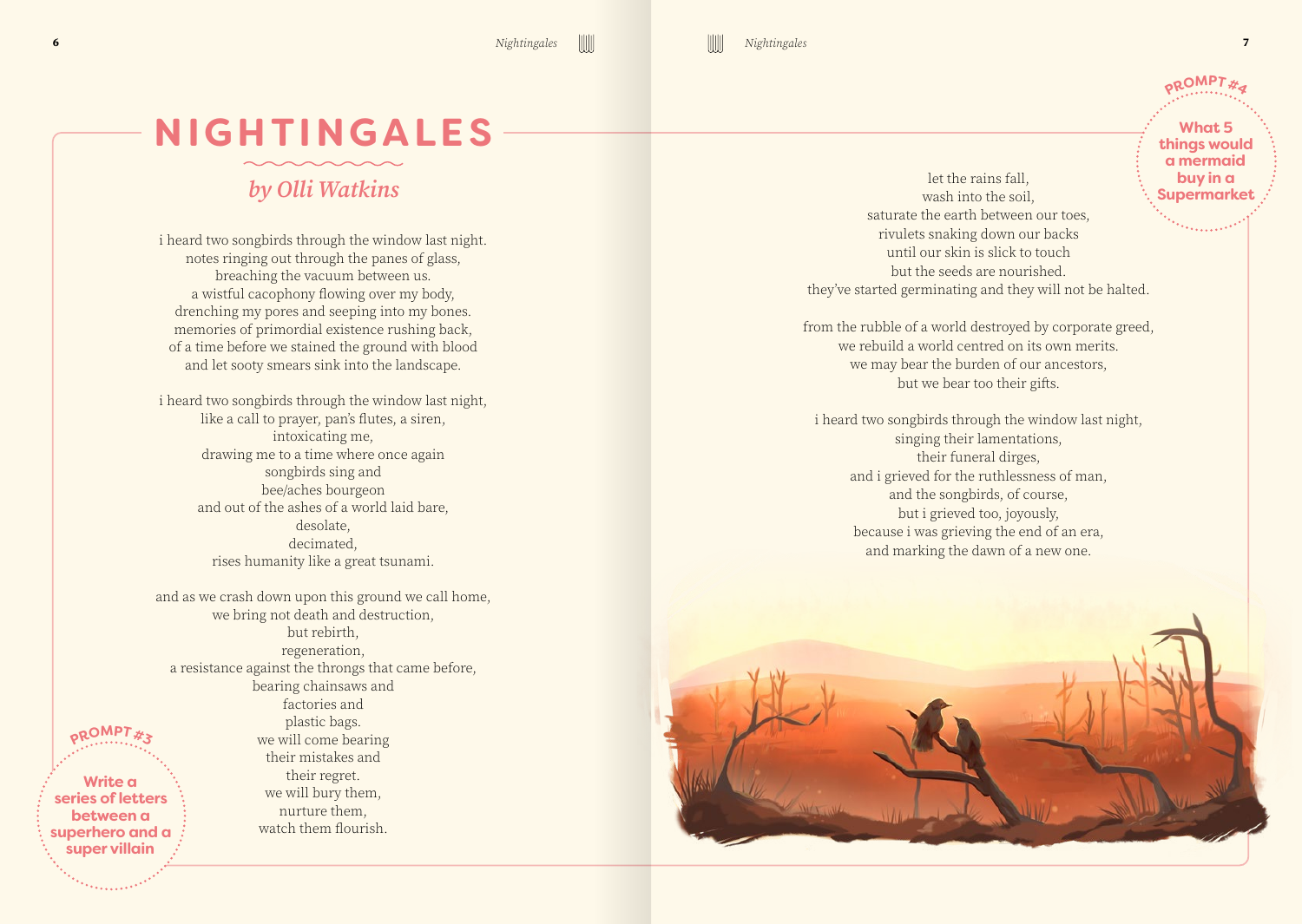

## **THE BLANK BOOK**

#### *by Qasim*

On my 14th birthday I was given a blank book. Because the shrink told me so I did not think it would help

I was young you see, old in mind and cracked in heart but still, young. I dismissed the idea Gave it no more thought And the book stayed buried



But then my limbs grew long And I grew tired Tired of drifting, of staring, of hearing the screams and punching my walls. Yet still I did not write I stayed in that paradoxical state. That in between of life and death The abstract dance of starless nights and dreams gone past.

**Write a story in exactly 10 words**

**PROMPT#6**

On my 15th birthday I bought a pen And wrote on my arms But the inky inscribing's washed off and I cried Wishing for permanence This was when I picked up the book

I wrote slowly at first, ironically, and did not stop slashing at my arms But then my hand grew quick and started to shake, pen pressed against the page as if it wanted to break through I filled that book with my life But I didn't stop staring at the bottle of pills beside my bed I filled the book with my life And when it was too soaked through with ink and tears I drowned it in my dark red pain until the words could not be seen I took that as a sign A metaphor of sorts And when my mother saw the rope marks around my neck she threw the book away And put me on the meds

On my 16th birthday I wrote down my story This time of my own accord I wrote of my hope, my dread and my strife and slowly my shattered wings started to heal. I decided then and there I would tell my story A story not of me but of you The person made of paper Who taught me to take my eyes off the bridge And choose not to drift but to stand.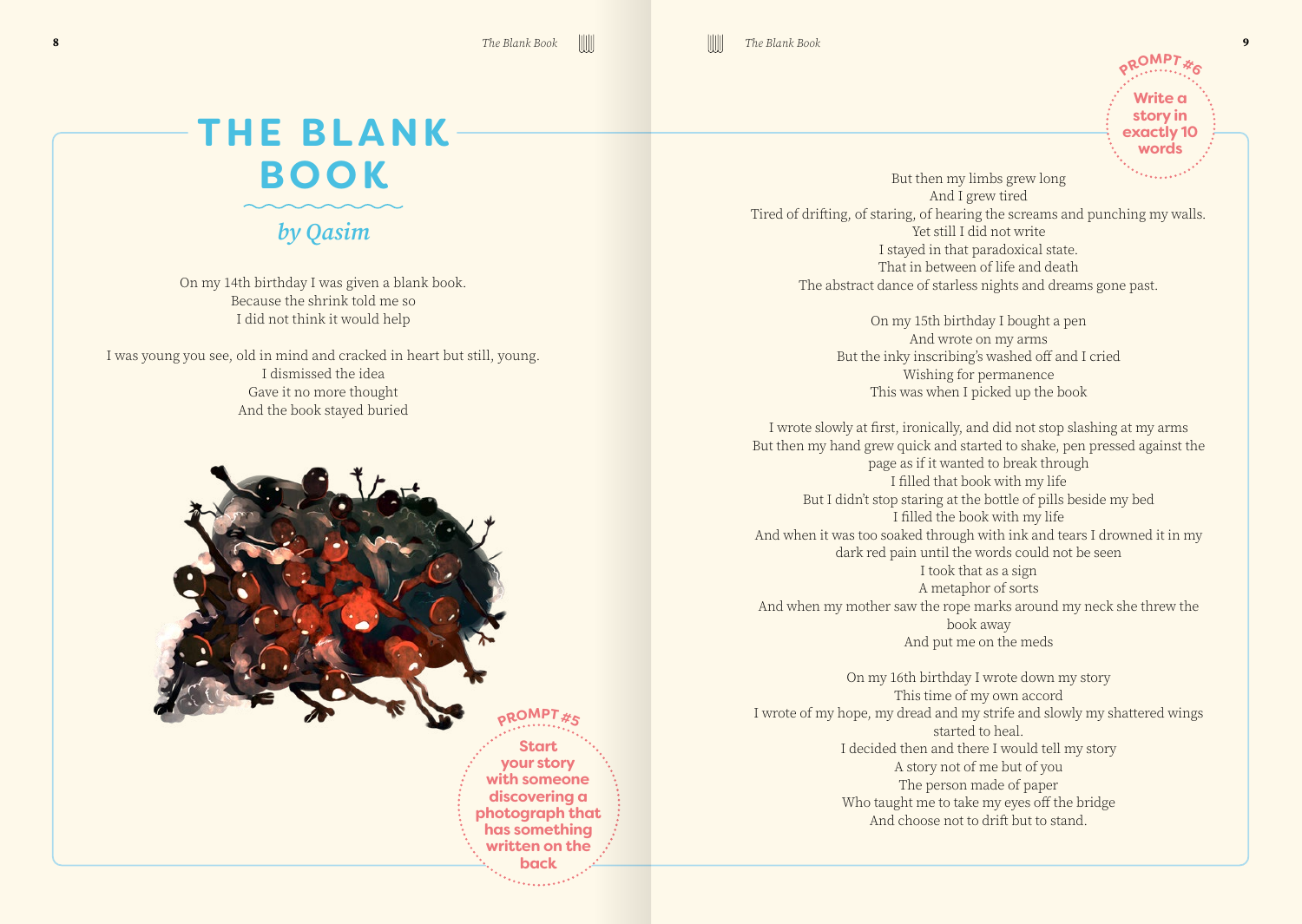## **MUTUAL AID AND COMMUNITY LIBRARIES**



## **Making Big Scale Changes in Small Ways**

#### *by Toni Stephenson and Amy Winder*

How would we describe mutual aid? It's community action where people contribute what they can spare in a way that is beneficial to all parties. There are lots of things which fall under this category. It can be small-scale and informal, like a family who grows an excess of potatoes trading a few for their neighbours' eggs. Or it can be a larger scale project, like Wakefield Street Kitchen who help to provide food for people who need it in the local area.

The origins of the term mutual aid come from philosopher Peter Kropotkin, who wrote an essay titled "Mutual Aid: A Factor of Evolution". The essay is essentially a rejection of Darwin's Theory of the Survival of the Fittest, arguing that community effort is essential to the survival of an individual. The term was taken on by community organisers and activists to describe how grassroot movements can collaborate based on their resources. Basically, teamwork makes the dreamwork!

While similar to charity work, mutual aid has a different flavour to it, avoiding associations of the privileged helping those in need. For us, this feels like an empowering way to organise. It strengthens community bonds, can more effectively share resources and enables groups to individualise the work they are doing rather than being shoehorned into a one-size-fits all approach. Mutual aid also often carries an overt political aspect, with participants treating the symptoms of structural problems while working towards societal changes.

As with everything, it's not always perfect. Informal organisations can be susceptible to structural issues and poor communication. This can lead to inefficiencies and burnout. But, from our experiences of mutual aid, it provides something that charity work can be lacking.

An example of how mutual aid can work is small community libraries. These are

waterproof boxes in public places which are used as sites for book exchanges or informal lendings.

One organiser of these, The Little Free Library, call themselves, "the world's largest book-sharing movement," with aims of, "Building Community, Inspiring Readers and Expanding Book Access for All". Motivated by the need for more libraries, it was established in Wisconsin USA and has expanded globally. There are over 100,000 free libraries registered with the scheme, and there are many unaffiliated free community libraries which are inspired by it. In West Yorkshire, there is a registered one on Banks Avenue in Pontefract. There's also independent ones within Wakefield in Thornes, St John's, Wrenthorpe and two in Outwood.

According to Cipfa, there were 773 UK libraries closed between 2010 and 2019, leaving only 3,583 branches still open. With this recent reduction in the number of public libraries, there is a need for alternative venues providing access to books. The presence of community libraries can minimise obstacles such as physical barriers to reaching libraries, social barriers to reading and time constraints. Especially during the COVID-19 lockdowns, when public library access was further restricted, community libraries provided relief to those who otherwise would have lost access to free books. Reading is essential to the way our society

is built with access to enjoyable books being a good way to support children's acquisition of written language. It has also been proven by neuropsychologist Dr David Lewis that reading as little as six minutes a day can reduce stress by 60% as it alters heart rates, relaxes muscles in the body and aids mindfulness.

It's important to note, however, that small community libraries aren't capable of fulfilling the same role as public libraries. They provide internet access, the support of librarians and a free inside space.

Public library collections are also cultivated to provide a broad and inclusive collection of books. While this is harder on a smaller scale, it is something that the Little Free Library have been working towards through initiatives such as their Read in Color programme, making books available to their community libraries which "promote understanding, empathy, and inclusion."

Mutual aid is a way to make small contributions which can have a huge impact locally. If you want to see a community library in your area, Little Free Library has lots of information about how to get started. And keep an eye out for other ways you can help out, whether it be donating items to an LGBTQ+ clothes swap, listening to a neighbour or classmate about an issue they face, or joining a union at your job, communities thrive on small actions.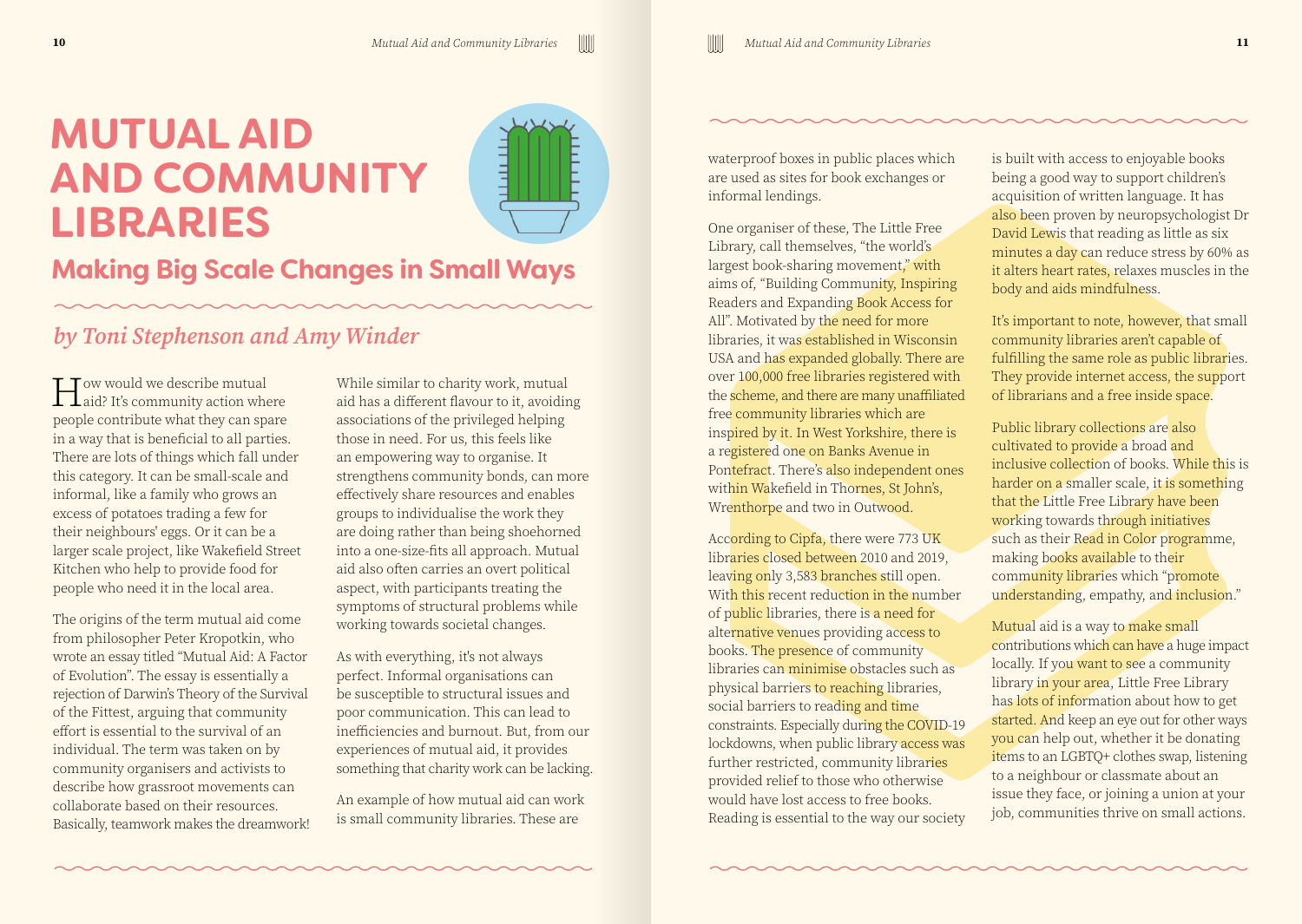#### *Poet:* **PATIENCE AGBABI** *Title:* **EAT ME 5**

#### *Recommended by:* **ESTELLE HOLMES**

I love this poem as it is an abstract interpretation which exposes the unhealthy attitudes which are associated with the female body and the power we as females can gain from dismissing these stereotypes and feeling comfortable in our own skin.

#### *Poet:* **ELIZABETH BARRETT BROWNING** *Title:* **SONNET 43** Recommended by:<br> **EXAM** WINDED **RECOMMENDED BROWNING**<br> **EXAM** WINDED **CHIOE WATSON**

*Recommended by:* **LAYLA ALLEN**

I like this poem because the poem shows love from a different era.

#### *Poet:* **JOHN KEATS** *Title:* **TO AUTUMN 7**

*Recommended by:* **CAITLYN FRAMPTON**

I really like 'To Autumn' by John Keats because of the way there is still hope in the darkness of changing seasons.

#### *Poet:* **WILLIAM BLAKE** *Title:* **A POISON TREE 8**

#### *Recommended by:* **ALISE GERMOVA**

It's a classic, very dark but it's so beautiful, it was the first poem I ever fell in love with that wasn't spoken word.

#### *Poet:* **ROBERT BURNS** *Title:* **A MAN'S A MAN FOR A' THAT**

#### *Recommended by:* **ARGYLE BIRD**

I like this because it expresses the importance of justice and freedom beautifully.



**9**

#### **Wakefield LitFest**

# **POETRY RECOMMENDATIONS**

#### *Poet:* **ROQUE DALTON** *Title:* **LIKE YOU 1**

## **SAM WINDER**

I like it that it speaks to our humanity and the necessity of thinking and ideology. Our ideas are as important as anything else.

#### *Poet:* **PIPA DEAN** *Title:* **(UNTITLED) 2**

#### *Recommended by:* **DAISY FANTHORPE**

I love it because it's so real, kinda like the harsh reality of the world put into a poem.

#### *Poet:* **AOIFKE MADELEINE** *Title:* **AT THE UNIVERSITY 4**

I chose the poem because I think it's beautiful because it summaries how the world stopped for this moment of global tragedy.

*Title:* **SEPTEMBER 11TH 2001 3**

#### *Recommended by:* **KATHERINE CARR**

*Recommended by:* **CHLOE WATSON**

*Poet:* **DAVID HERD**

Come across this one on twitter and I absolutely fell in love because it's nice to have your own experiences echoed back sometimes with same mad passion you feel to know you aren't alone.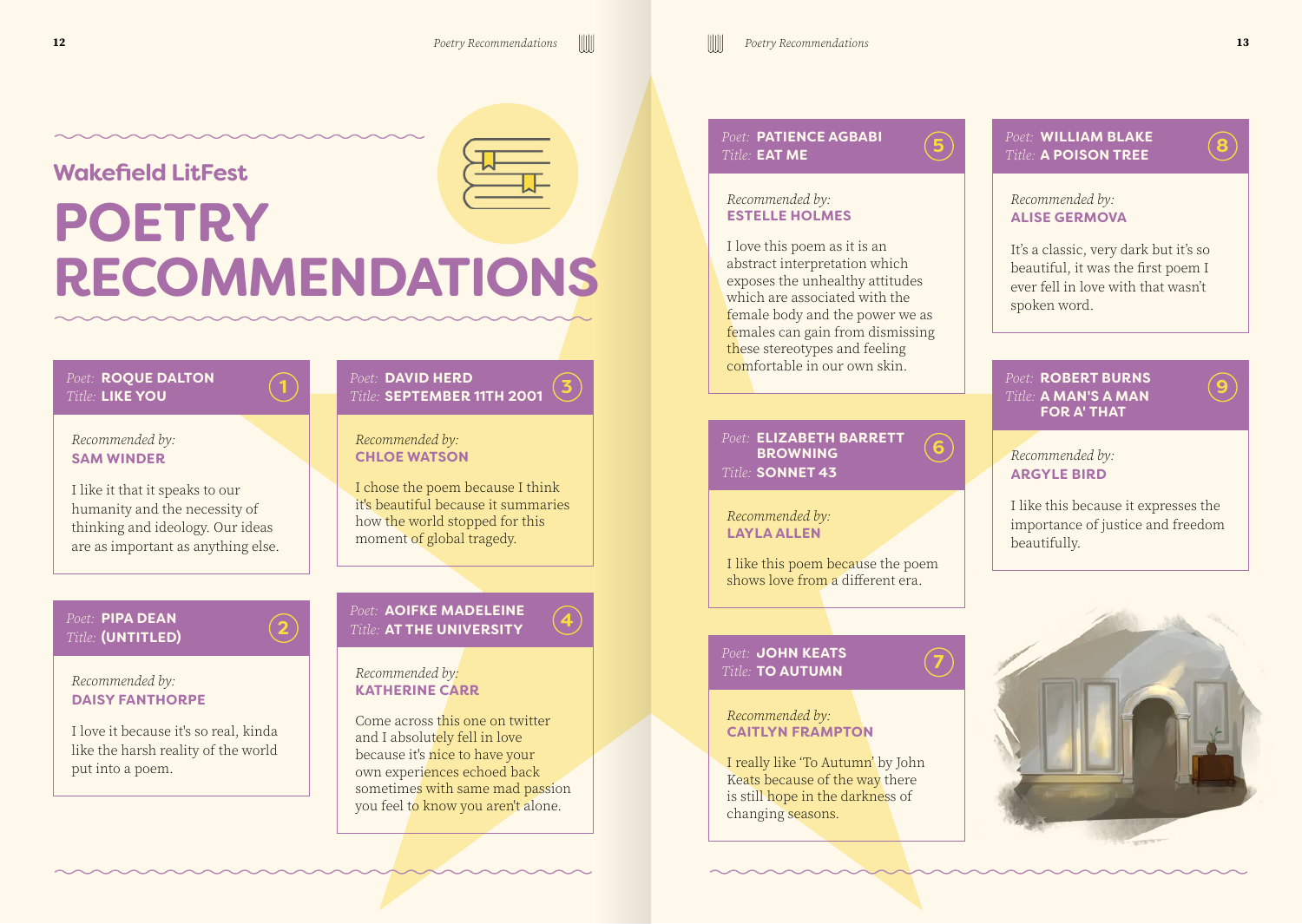#### *Poet:* **WILFRED OWENS** *Title:* **EXPOSURE 15**

#### *Recommended by:* **LEWIS GIEMZA**

I like the poem Exposure by Wilfred Owens because we have been learning about it in school and I have grown to like the poem as it shows how people coped during the war mentally and physically - Lewis Giemza

#### *Poet:* **MARY OLIVER** *Title:* **RED BIRD 16**

#### *Recommended by:* **IRIS RUSHTON**

The Mary Oliver collection of poems 'Red Bird' is a wonderful collection of poems as when you read them a second time, you see that there are much deeper meanings behind them. My personal favourite poem is Luke as it matches the beauty and simplicity that nature can have with the complexity of time, moving on, moving closer to death reminiscing over the special memories you have.

#### *Poet:* **YUSEF KOMUNYAKAA** *Title:* **FACING IT 17**

#### *Recommended by:* **GABBY BALMOND**

I came across this poem during my degree, where I studied a lot of African American literature. I think this poem is so important in discussing the awareness and visibility of Black history. Although this poem comments particularly on the history and trauma of Black people within the Vietnam War, I think that it also delivers a more general message about the importance of equality and acknowledging all cultures and races within society. Particularly within Black History Month this poem speaks volumes, with its striking imagery, in creating more awareness and visibility of Black history and culture and not letting it be erased or concealed. It can be accessed via the poetry foundation website poetryfoundation.org/ poems/47867/facing-it.



#### *Poet:* **RUDY FRANCISCO** *Title:* **THE BODY 10**

#### *Recommended by:* **DAVINA JANDU**

I love Rudy's work as a spoken word artist, and I feel like his voice is so prevalent in this poem. I'm a massive fan of how Francisco is able to create a warm feeling and is so open about his struggles and it can often be relatable.

#### *Poet:* **WILLIAM BLAKE Title: THE SICK ROSE**

#### *Recommended by:* **ORLA NEVILLE**

It can be interpreted in many different ways - its meaning is interesting to me as it was completely ahead of its time!

#### *Poet:* **LUKE WRIGHT** *Title:* **THE BALLAD OF CHRIS AND ANN'S FISH SHOP**

**12**

#### *Recommended by:* **JOHN BROADHEAD**

Luke Wright - The Ballad of Chris and Ann's Fish Shop - tells an emotionally engaging story subverting cliche using familiar imagery.

#### *Poet:* **JOHNNY CASH** *Title:* **DON'T MAKE**

*Recommended by:* **EBONY KYUNG**

The main thing I like about it is how many layers it has; it can be a fairytale, a love story of Carol, a metaphor for relationships and loss of innocence, or a feminist statement about how Carol Ann Duffy discovered herself while fighting sexism.

*Poet:* **CAROL ANN DUFFY** *Title:* **LITTLE RED CAP 13**

**A MOVIE ABOUT ME**

**14**

#### *Recommended by:* **ELLIE PETERS**

I love this poem purely for the fact that it reflects Cash's disdain of Hollywood retelling his story, but also drops lots of hints of how he would like his story to be told through film. The multiple contradictions of his own opinions make a poem not written for comedic effect, almost seem comical to me, it's just an absolute joy to read!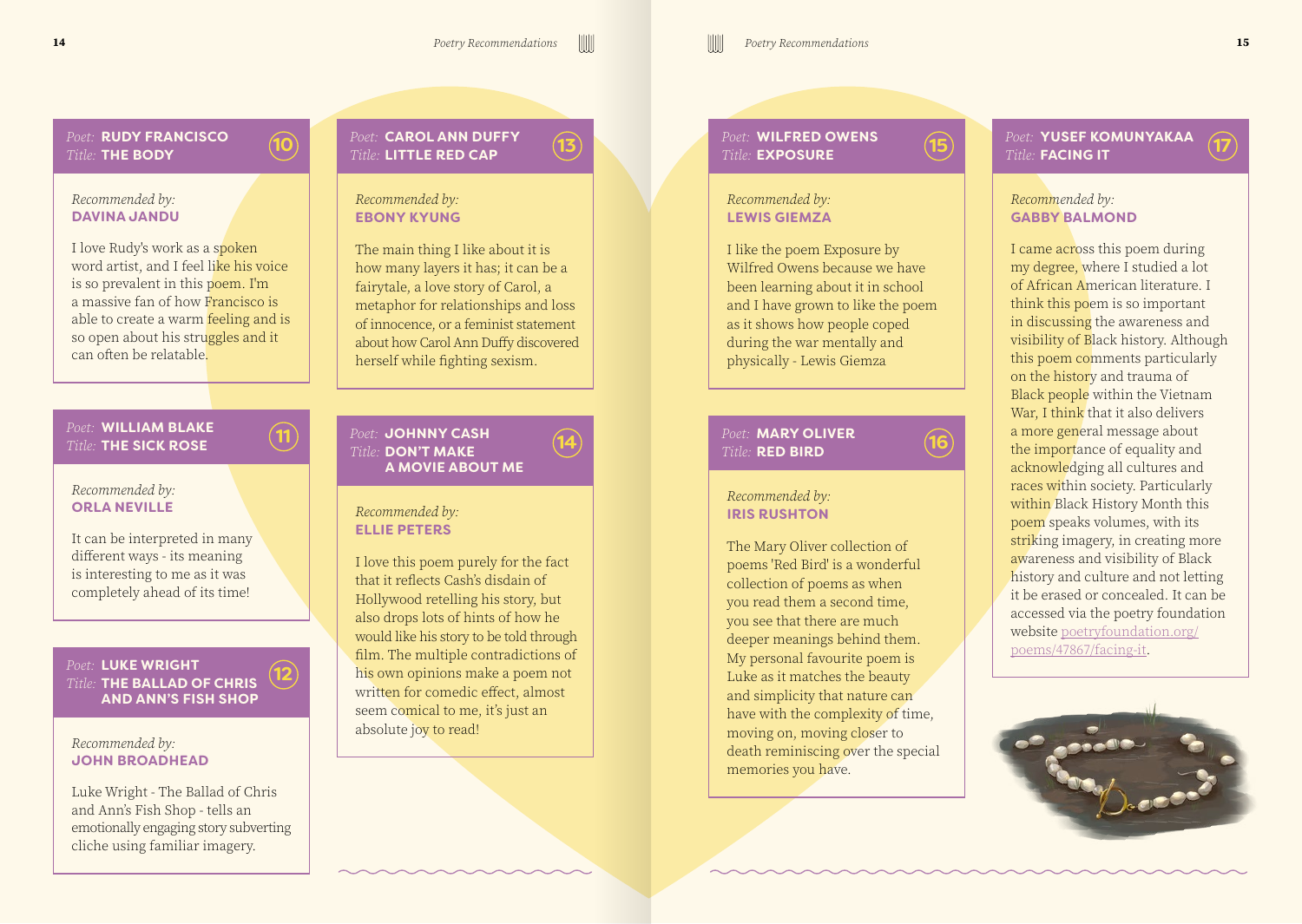## **TAKING A GANDER INTO THE NORTHERN WRITING SCENE**

*As someone interested in the writing industry, you'll hear that if you want to be in writing, you've got to go down South. That isn't the case. The North has a bustling scene waiting for new writers to take under its wing so let's take a look of the opportunities right on your doorstep.*

**If you cast a net into the sea what would you hope to catch**

**PROMPT#7**

## **1** HIVE POETRY COLLECTIVE

A South Yorkshire based organisation offering workshops, writer's day, and a fun writing group to get involved if you're a young writer wanting to take that first step into the wider writing world. They, also, host numerous competitions with some great prizes and of course, the chance to see your words in print.

#### **THE WRITING SQUAD 2**

Since 2001, The Writing Squad has been recruiting writers, developing their craft via mentorships and workshops, and cultivating a great community of writers alongside. Once applications are open, all you have to do is share a sample of your writing and a cover letter explaining you, your work, and why you want to join the squad. And if you're accepted, their help is with you forever.

#### **NEW WRITING NORTH 3**

The original regional writing development organisation, New Writing North are still working tirelessly to help Northern writers reach their potential. Through funding, mentoring, professional development, commissions, and networking opportunities, this is one place you need to know as a Northern writer wanting to get their work out into the world.

#### **SOCIETY OF YOUNG PUBLISHERS NORTH 4**

This one is for all you wanting to enter the industry but not as a writer. SYP North Host free panel events with the big five and the fantastic indie publishers, have a forum connecting you to the best of the industry outside events, and cultivate a great community of aspiring publishers through their book clubs. If you're interested in a publishing career, there's no better place to start but here.

#### **BOOKCAREERS .COM 5**

Another one for those wanting a publishing career. With great resources and job club, Bookcareers are dedicated in launching your career in publishing. This is for those who know they want to go into publishing and now its about trying to get you into the industry.

#### **LITERATURE FESTIVALS 6**

Still, Literature Festivals are one of the best ways to get involved with the writing community and network with professionals. One of the best things, you can be as involved as you wish! If you just want to attend casually, that's perfectly fine. Or if you want to you can get involved as a volunteer or perhaps as a member of the programme board (as you can with WakeyLit Fest). But ultimately, they're just a fun way of getting involved in the writing world however big or small.

As you can see, there's a lot of variety out there waiting for writers both old and new and the Northern scene is one that is just going to evolve, grow, and reach new heights! So, there's no time like the present to get involved!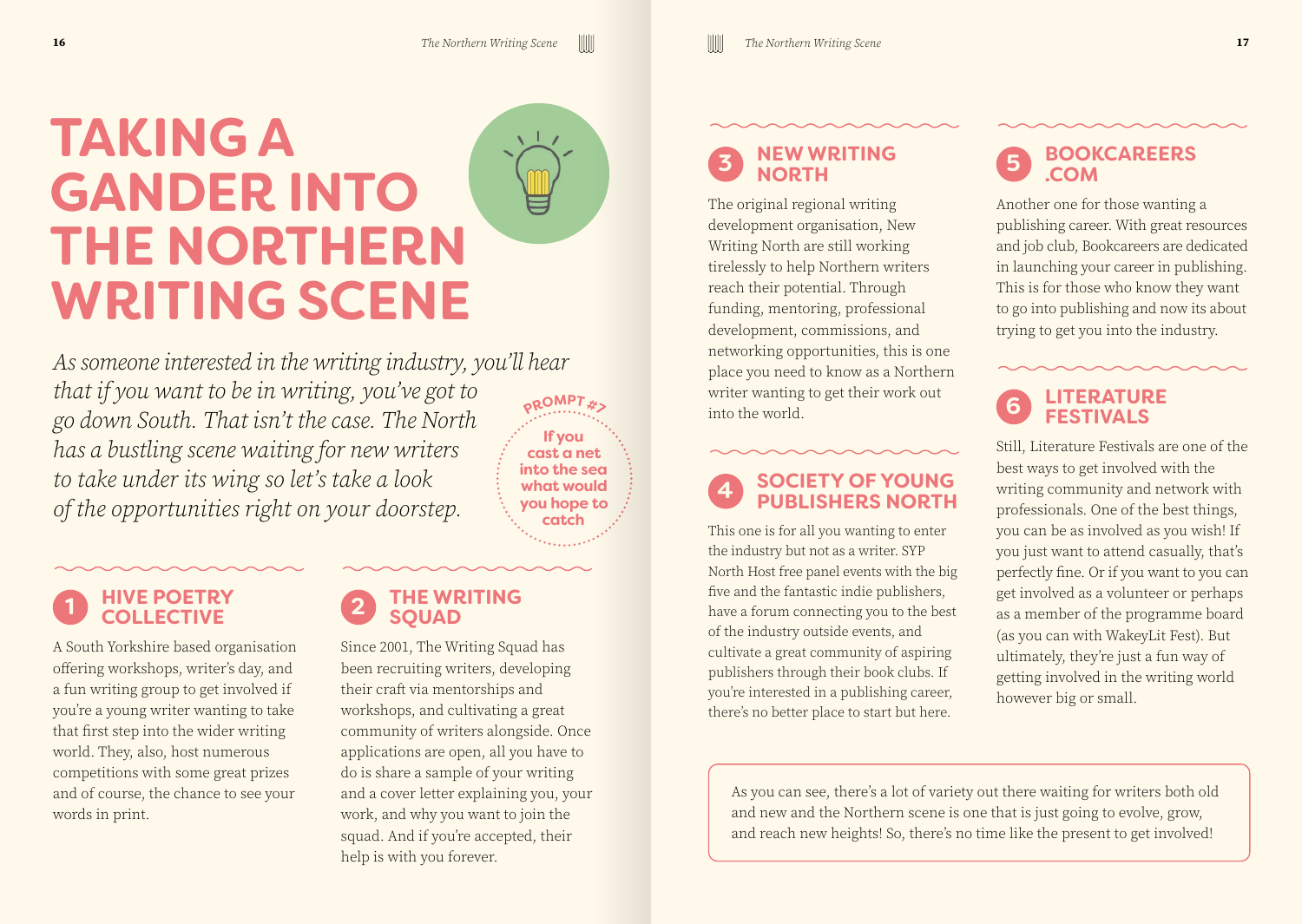## **Profile of OUR PROGRAMME BOARD**



The title "The Programme Board" might seem a bit mysterious. So simply put, what we do - as a team of young people - is make the decisions about how to use the funding and resources we have available. We send (a lot of) emails, get in touch with other organisations and discuss what it is that we want to include in our festival.

We do lots of different things in our day to day life, from studying in schools and universities, to working full-time. And we have different passions: from poetry to storytelling, journalism to mathematics. What we have in common is that we want to create a festival which gives young people the chance to celebrate literature, in all its forms.

We've joined for different reasons, from meeting new people with a shared interest in literature to gaining some experience in the arts and culture sector. But what unites us all is a drive

to contribute to the local literary scene in Wakefield and help make a space for young people to be creative and share their work with the local community.

We've learned lots as we've gone on: from corresponding with professionals and commissioning them to hold workshops, to management skills such as leading projects within LitFest, from podcasts to events. We delegate tasks to ensure we share our responsibilities. Communication has also been key as well as self-awareness and time management. We have learned to take on only as much as we can and ask each other to help out when needed. We've also learned to work within a budget and alongside funding to create events that we think young people will love.

Some of us have stuck around for both years so far. For lots of reasons: to carry on our original vision, to keep finding new ideas, or because we enjoy the way our team works.

Despite that, one of the things that's really important to us is that the programme board continues to grow and change with the festival. We want to keep exploring new ideas, challenging concepts and being challenged by new perspectives. Thinking about the sort of person we hope will join us next, it would be good to find people who will help represent the youngest end of our age range, so that we can keep making sure our events are welcoming to all young people in Wakefield.

We've achieved a lot, and cannot thank everyone enough for their support. But for now, we guess that's a wrap on Wakefield LitFest 2021.



**Connect with us:**

*@wakefieldlitfest*

*@wakeylitfest*

*facebook.com/wakeylitfest*

The illustrations throughout are by Alisha Little and inspired by *Ode to Middleton* and *Nightingales*.

#### **Follow Alisha:**



*@Alinaydra*

*@Alinaydra*

*alishafayelittle. wixsite.com/artportfolio*